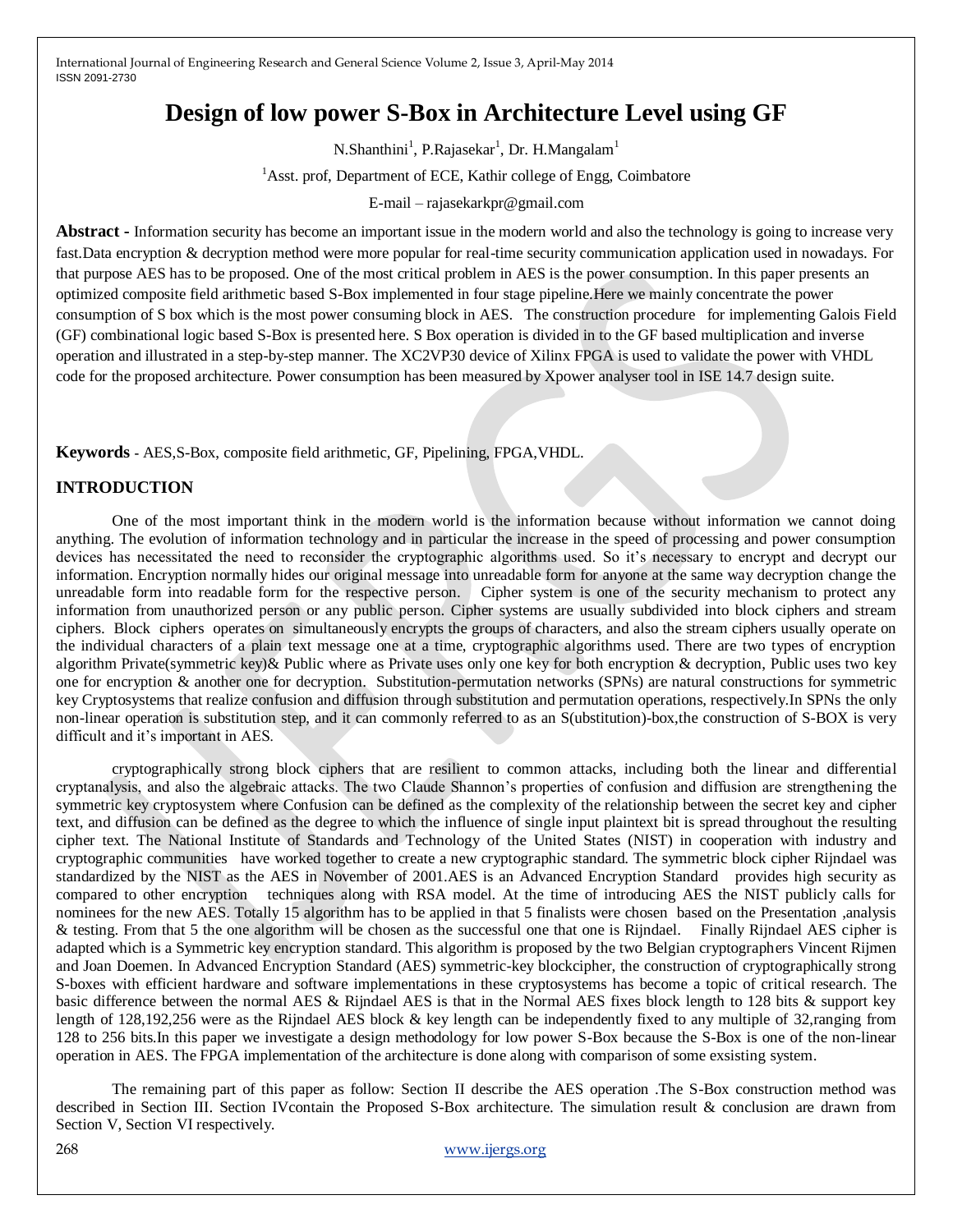### **AES Encryption algorithm**

In previous the DES was used but it can support only 56 bit key. The AES is a symmetric block cipher, which uses the same key for both encryption and decryption. It has been broadly used for different applications, like smart cards, cellular phones, website servers, automated teller machines etc. The process of generating cipher is Similar to other symmetric ciphers, the AES applies round operations iteratively to the plaintext to generate the cipher text. There are four transformations in a round operation: SubBytes, ShiftRow, MixColumn and AddRoundKey. The subbyte is a non-linear operation where one byte is substituted for another based on the algorithm we have to use. In the shiftrow operation data is shifted with in row. Row 0 is not shifted, Row 1 is shifted 1 byte like wise. The mixcolumn operation has perform mixing of data within columns. The actual encryption is performed in the add round key function, when each byte in the state perform xor operation with the subkey.

The AES process can be defined in three types based on length of the key used for the generating the cipher text which are AES 128, AES192, AES256. In this operation, the AES cipher maintains an internally 4 by 4 matrix of bytes called states. The state consists of four rows of bytes, each row containing Nb bytes, where N is the number of byte and b is the block length divided by 32 (4 for 128-bit key, 6 for 192-bit key, 8 for 256-bit key). At the same time key length and number of rounds differ from key to key, i.e we have to use 10 round for 128-bit key,12 round for 192-bit key,14 round for 256-bit key. The last round operation is different from the Previous other rounds as there is no mixcolumn transformation. The AES encryption & decryption operation is shown in Fig1.



**Fig 1:** AES encryption and decryption algorithm

#### **S-Box Transformation**

The Sub Bytes transformation is a nonlinear byte substitution that operates independently on each byte of the State using a substitution table (S-box). ThisS-box, was usually invertible, and it can construted using two method :

1.Look up table

2.Composite field arithmetic

In that Look up table all the values are predefined based on the ROM so the area and memory access & latency is high. So our method is based on the composite field arithmetic it contain two main operation as follows:

(1) Perform the multiplicative inverse in  $GF(2<sup>8</sup>)$ .

(2)Perform the affine transformation over GF(2).

The GF stands for Galois Field. The Arithmetic in a finite field(Galois Field) is usually different from the standard integer arithmetic. The finite field should contain the limited number of elements. The finite field with  $(p^n)$ element is denoted  $GF(p^n)$ , wherepis a prime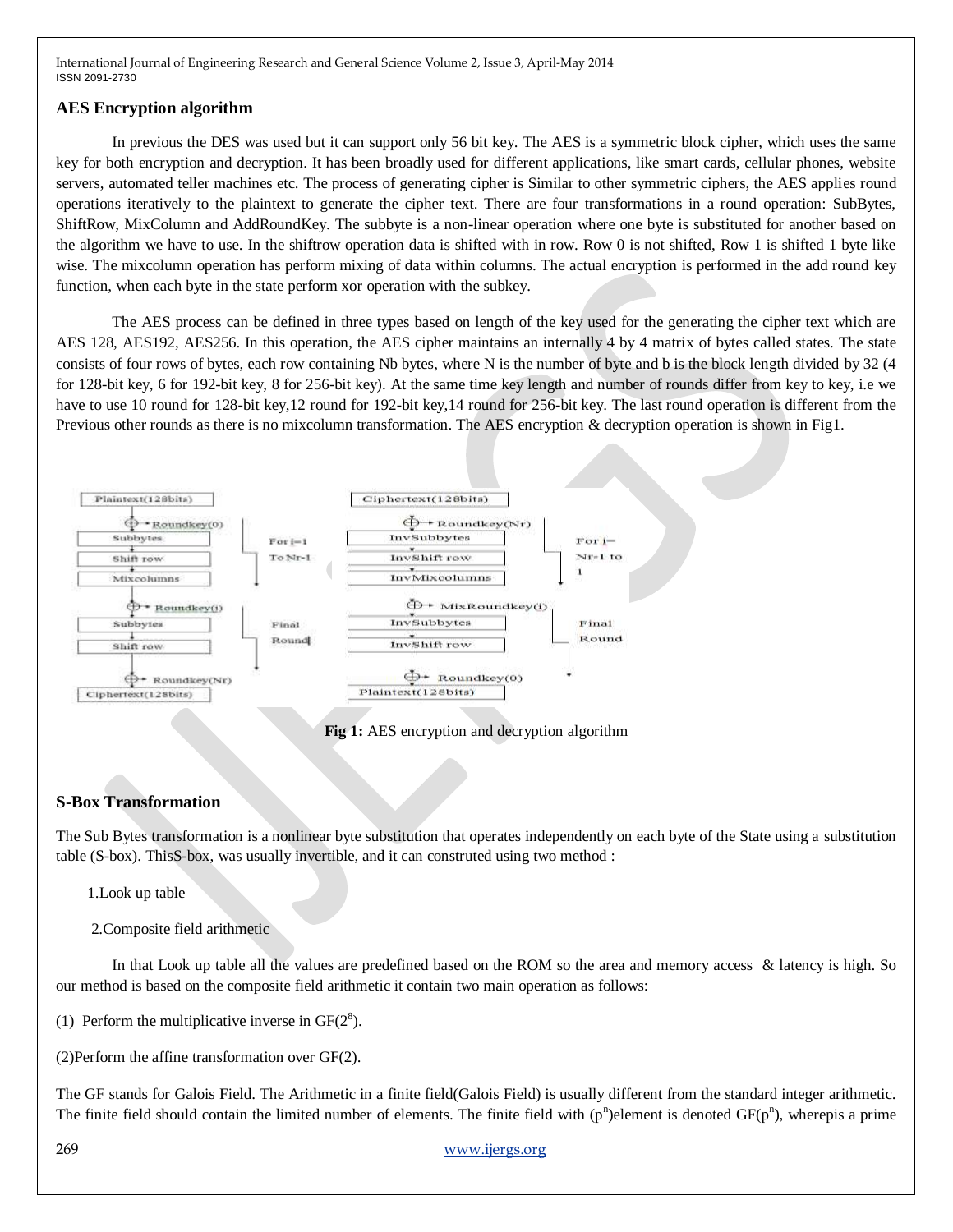numbercalled the characteristic of the field andnis a positive integer. Aparticular case is GF(2) which has only two elements (1 and 0), where addition is exclusive OR (XOR) and multiplication is AND. The element "0" is never invertible, the element "1" is always invertible and inverse to itself. Therefore, the only invertible element in GF(2) is "1". Since the only invertible element is "1" and the multiplicative inverse of "1" is also "1", division is an identity function.

The individual bits in a byte representing a  $GF(2^8)$  element can be viewed as coefficients to each power term in the GF( $2^8$ ) polynomial. For instance, {10001011}2 is representing the polynomial  $q^7 + q^3 + q + 1$ in GF( $2^8$ ). From [2], it is stated that any arbitrary polynomial can be represented as  $bx + c$ , given an irreducible polynomial of  $x^2 + Ax + B$ .

Thus, element in  $GF(2^8)$  may be represented as  $bx + c$  in that b is the most significant nibble while c is the least significant nibble. So the multiplicative inverse can be construted using the equation below,

 $(bx + c)^{-1} = b(b^2B + bcA + c^2) - 1$  x+(c+bA)( $b^2B + bcA + c2$ ) – 1

where  $A=1$ ,  $B=\lambda$  so that the equation become

 $(bx + c)^{-1} = b(b^2\lambda + bc + c^2) - 1$  x+(c+b)( $b^2\lambda + bc + c^2$ ) – 1  $\longrightarrow$  (1)

# **Proposed S-Box Design Method**

This section says that the multiplicative inverse computation will first be covered and the affine transformation will then follow to complete the methodology involved for constructing the S-BOX for the subbyte operation.For the invsubbyte operation,that can reuse multiplicative inversion module and combine it with the inverse affine transformation.So the multiplicative inverse can be constructed using the equation **1**,



**Fig 2** : Show the block diagram for S-box

Show the Description for the building blocks of the S-Box

- $\delta$  =Isomorphic mapping to composite field
- $x^2$  $=$ Squarer in GF(2<sup>4</sup>)
- $x\lambda$  =Multiplication with constant,  $\lambda$  in GF(2<sup>4</sup>)
- $\oplus$  = Addition operation in GF(2<sup>4</sup>)
- $x^{-1}$  $=$  Multiplicative inversion in GF( $2<sup>4</sup>$ )
- $X =$  Multiplication operation in GF(2<sup>4</sup>)
- $\delta^{-1}$  $=$  Inverse isomorphic mapping to GF( $2^8$ )

# **Affine Transform**

The affine transform is normally should improve our result. It's the second building for the composite field arithmetic based S-Box. Our proposed affine transform & Inverse affine transform as follows: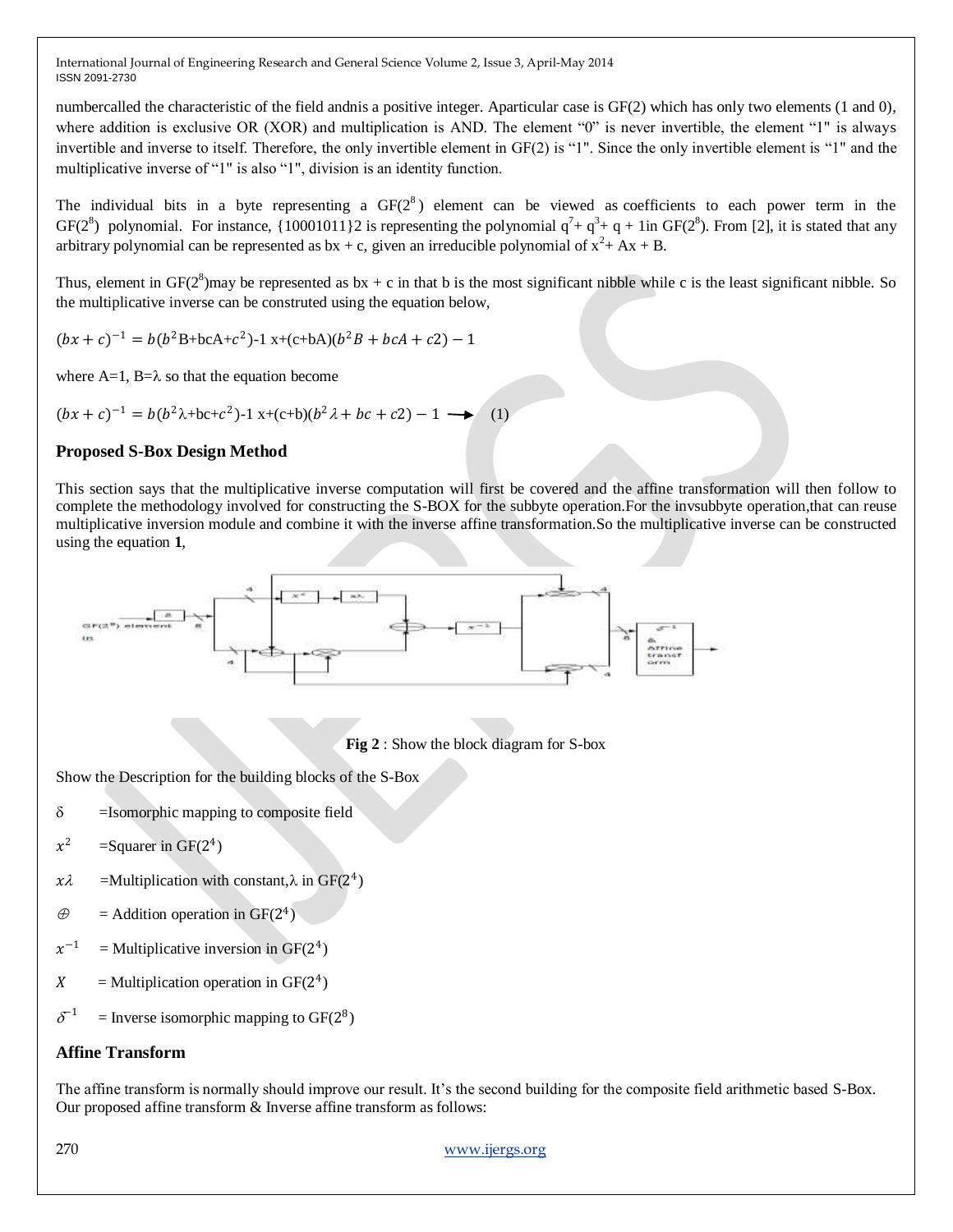$\delta = b_i \oplus b_{((i+4)mod 8)} \oplus b_{((i+5)mod 8)} \oplus b_{((i+6)mod 8)} \oplus b_{((i+7)mod 8)} \oplus d_i$  (2) Where  $d = \{01100011\}$ ,  $I = 0$  to 7  $\delta^{-1}$ = $b_{((i+2)mod 8)}$   $\oplus b_{((i+5)mod 8)}$   $\oplus b_{((i+7)mod 8}$   $\oplus d_i$  (3) Where  $d=$ {00000101},I = 0 to 7

#### **Isomorphic and Inverse Isomorphic mapping**

Computation of the multiplicative inverse in composite fields cannot be directly applied to an element which is based on  $GF(2^8)$ . So for that we have to decomposing the more complex  $GF(2^8)$  to lower order fields of  $GF(2^1)$ ,  $GF(2^2)$ ,  $GF(2^2)^2$ ). To accomplish this ,the following irreducible polynomials are used .

 $GF(2^2) \implies GF(2) \qquad x^2 + x + 1$  $GF(2^2)^2$   $\Longrightarrow$   $GF(2^2)$   $:x^2 + x + \phi$  $GF(((2^2)^2)^2) \square \longrightarrow GF((2^2)^2)$   $:x^2 + x + \lambda$ where  $\phi = \{10\}2$  and  $\lambda = \{1100\}2$ .

The element in  $GF(2^8)$  has to be mapped to its composite field representation via an isomorphic function,  $\delta$ . After performing the multiplicative inversion, the result will also have to be mapped to its equivalent in GF( $2^8$ ) via the inverse isomorphic function  $\delta^{-1}$ . Let q be the element in GF( $2^8$ ), in that  $\delta \& \delta^{-1}$  can be represented as 8x8 matrix, where q7 is the most significant bit,q0 is the least significant bit. The equation is given as below,

$$
\delta Xq = \begin{pmatrix}\n q_7 \oplus q_5 \\
q_7 \oplus q_6 \oplus q_4 \oplus q_3 \oplus q_2 \oplus q_1 \\
q_7 \oplus q_5 \oplus q_3 \oplus q_2 \oplus q_1 \\
q_7 \oplus q_6 \oplus q_2 \oplus q_1 \\
q_7 \oplus q_4 \oplus q_3 \oplus q_2 \oplus q_1 \\
q_6 \oplus q_4 \oplus q_1 \\
q_6 \oplus q_1 \oplus q_0\n\end{pmatrix}
$$
\n
$$
\delta^{-1} X q = \begin{pmatrix}\n q_7 \oplus q_6 \oplus q_5 \oplus q_1 \\
q_6 \oplus q_5 \oplus q_1 \\
q_6 \oplus q_5 \oplus q_4 \oplus q_2 \oplus q_1 \\
q_5 \oplus q_4 \oplus q_3 \oplus q_2 \oplus q_1 \\
q_7 \oplus q_4 \oplus q_3 \oplus q_2 \oplus q_1 \\
q_5 \oplus q_4 \oplus q_3 \oplus q_2 \oplus q_1 \\
q_5 \oplus q_4 \oplus q_3 \oplus q_2 \oplus q_1\n\end{pmatrix}
$$

#### **Arithmetic operation in composite Field**

In Galois Field the element q can be split into qHx+qL i.e the higher & lower order term.

# Addition in GF(2<sup>4</sup>)

Addition of two elements in Galois Field can be translated to simple bitwise XOR operation between the two elements.

## 271 [www.ijergs.org](http://www.ijergs.org/) Squaring in GF(2<sup>4</sup>)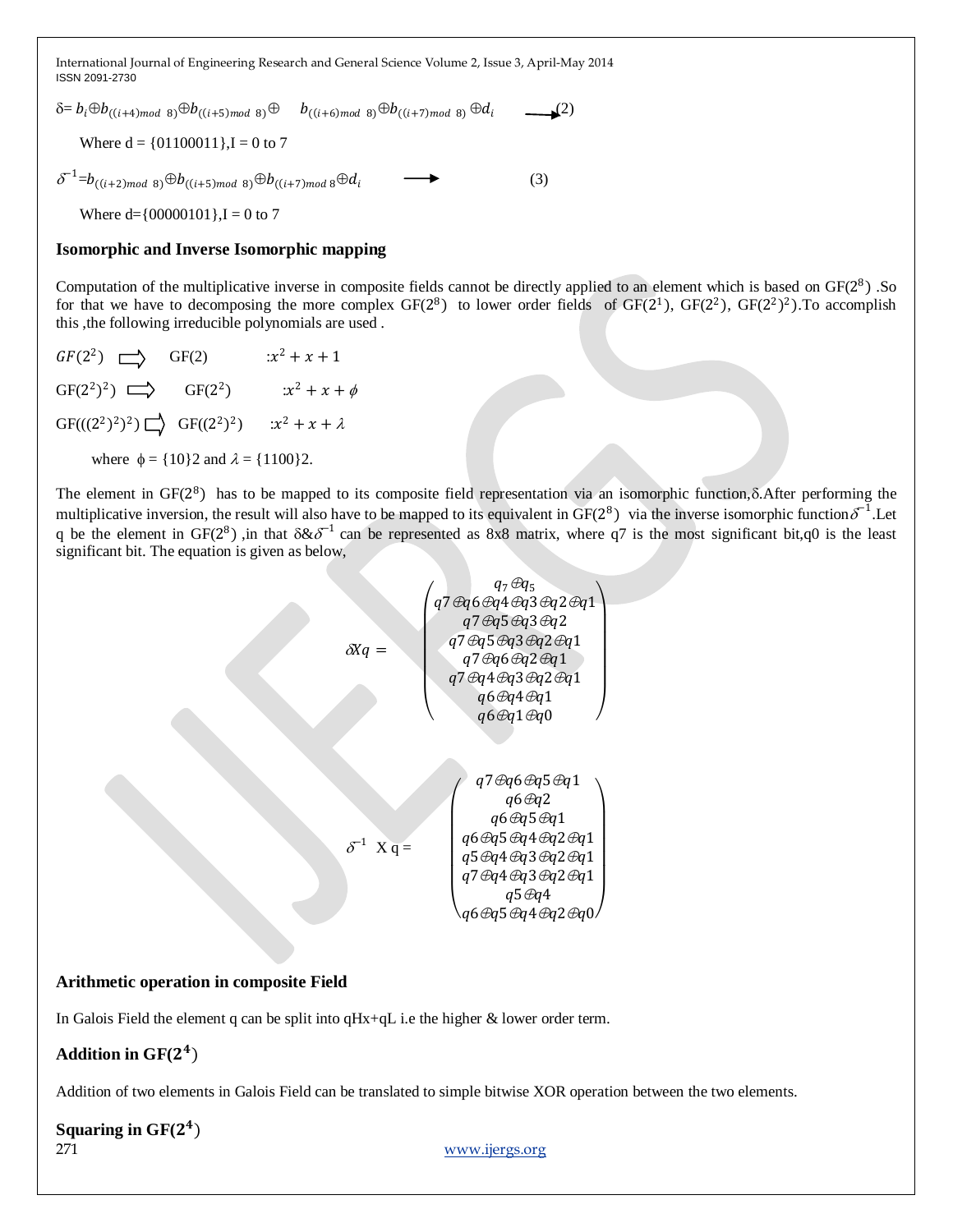We have to take k=q<sup>2</sup>, where k and q is an element in GF( $2^4$ ), represented by the binary number of {k3 k2 k1 k0}2 and {q3 q2 q1} q0}2 respectively, From that,

 $k3 k2 = kH$ ,  $k1 k0 = kL$ ,  $q3q2 = qH$ 

q1  $q0= qL$  So,

kH x+kL =  $(qH x+qL)^2$ 

Using the irreducible polynomial  $x^2+x+1$ , and setting it to  $x^2=x+1$ , so the higher and lower order term is given by,

$$
kH = q3(x+1)+q2
$$

i.e k3x+k2 =  $q3x+(q2+q3)$  (4)

 $kL = q3(1)+q2x+q1(x+1)+q0$ 

i.e k1x+k0 =  $(q2+q1)x+(q3+q1+q0)(5)$ 

From the equation 2 & 3 the formula for computing the squaring operation in  $GF(2^4)$  is shown below.

 $k3 = q3$ 

 $k2 = q3 \oplus q2$ 

 $k1 = q2 \oplus q1$ 

 $k0 = q3 \oplus q1 \oplus q0$ 

# **Multiplication with constant**

In that we take k=q $\lambda$  where k={k3 k2 k1 k0}2,q={q3 q2 q1 q0}2 and  $\lambda$ ={1100}2 are element in GF(2<sup>4</sup>) we proceed the same procedure as seen in Addition we get,

 $k3 = q3$ 

 $k2 = q3 \oplus q2$ 

 $k1=q2\Theta q1$ 

 $k0 = q3 \oplus q1 \oplus q0$ 

# **GF(** ) **Multiplication**

Let k=qw where k={k3k2k1k0}2, q={q3q2q1q0}2 & w={w3w2w1w0}2 are element of GF(2<sup>4</sup>)

 $k = kHx+kL = (qHwH+qHwL+qLwH) x + qHwH+qLwL$ 

# **GF(** ) **Multiplication**

k=qw, where k={k1 k0}2,q={q1q0}2 & w={w1 w0} are element of GF(2<sup>2</sup>) we get

k1=q1w1 $\oplus$ q0w1 $\oplus$ q1w0

 $k0=q1w1\oplus q0w0$ 

**Multiplication with constant** 

272 [www.ijergs.org](http://www.ijergs.org/)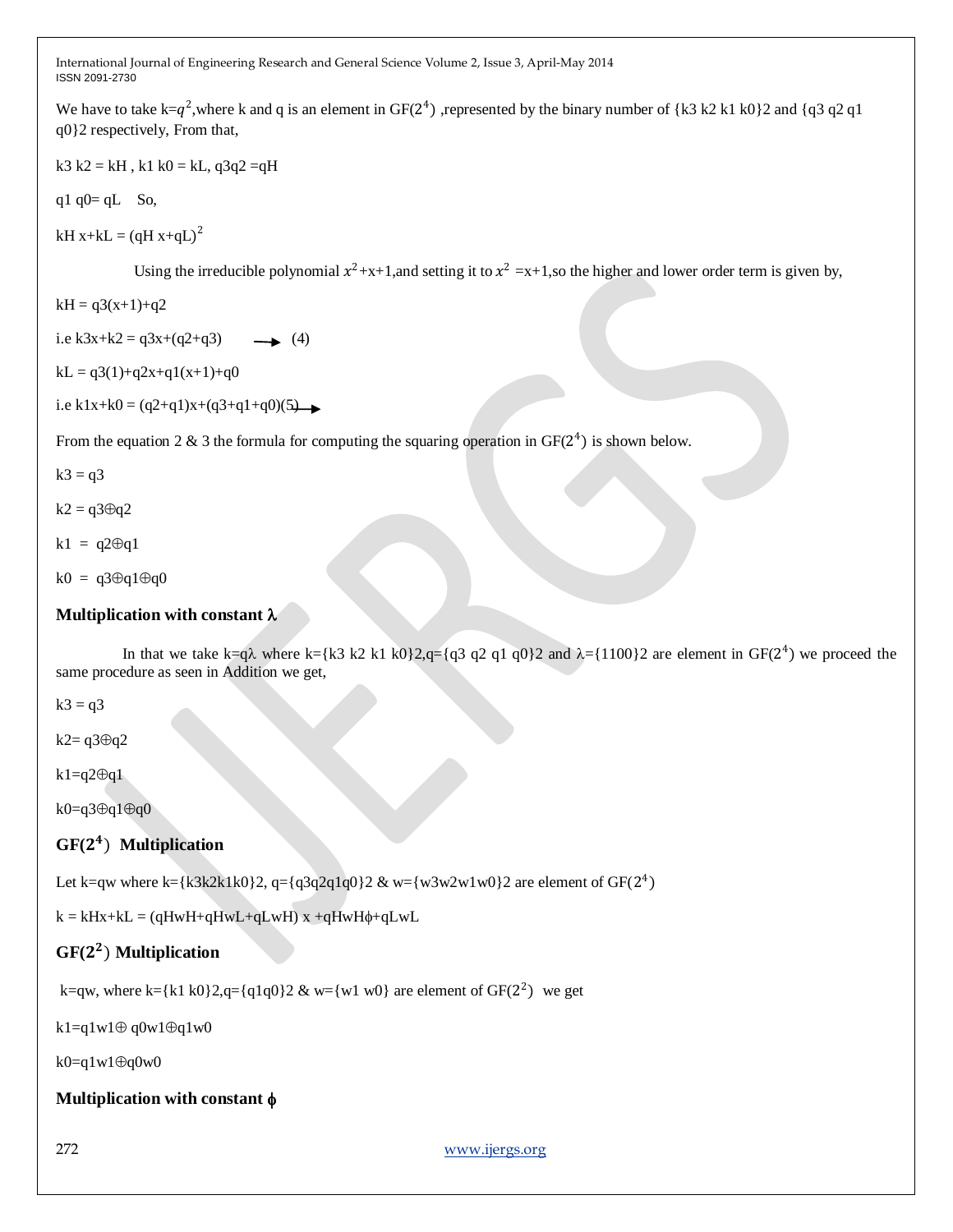Let k=q $\phi$ , where k={k1k0}2,q={q1q0}2 and  $\phi$ ={10}2 are element ofGF(2<sup>2</sup>)

 $k1=q1@q0,k0=q1.$ 

# **Multiplicative Inversion in GF(** )

q is an element of GF(2<sup>4</sup>) such that  $q^{-1} = \{q3^{-1}, q2^{-1}, q1^{-1}, q0^{-1}\}$ , the inverse of the individual bits can be computed as below,

 $q3^{-1}$ =q3⊕q3q2q1⊕q3q0⊕q2

 $q2^{-1}$ =q3q2q1⊕q3q2q0⊕q3q0⊕q2⊕q2q1

 $q1^{-1}$ =q3⊕q3q2q1⊕q3q1q0⊕q2⊕q2q0⊕q1

 $q0^{-1}$ =q3q2q1⊕q3q2q0⊕q3q1⊕q3q1q0⊕q3q0⊕q2⊕q2q1⊕q2q1q0⊕q1⊕q0

From the above discussion is the operation for the composite field arithmetic based S-Box .Our proposed method is the implementation of this S-Box in the four stage pipeline. So that the area, delay, power will be reduced. The diagram will shown below,



**Fig 3**: Proposed Pipelined implemented S-Box

# **Comparison Result**

 We design the S-Box is based on composite field arithmetic method. In this paper proposed method coding can be written using VHDL hardware description language. The XC2VP30 device of xilinx FPGA is used to validate the power with VHDL code for the proposed architecture also the power is analysed using Xilinx ISE 14.7 Xpower analyzer. Table 1 show the comparison of power ,delay and slices for conventional & proposed method.fig 3 show power report for the proposed method,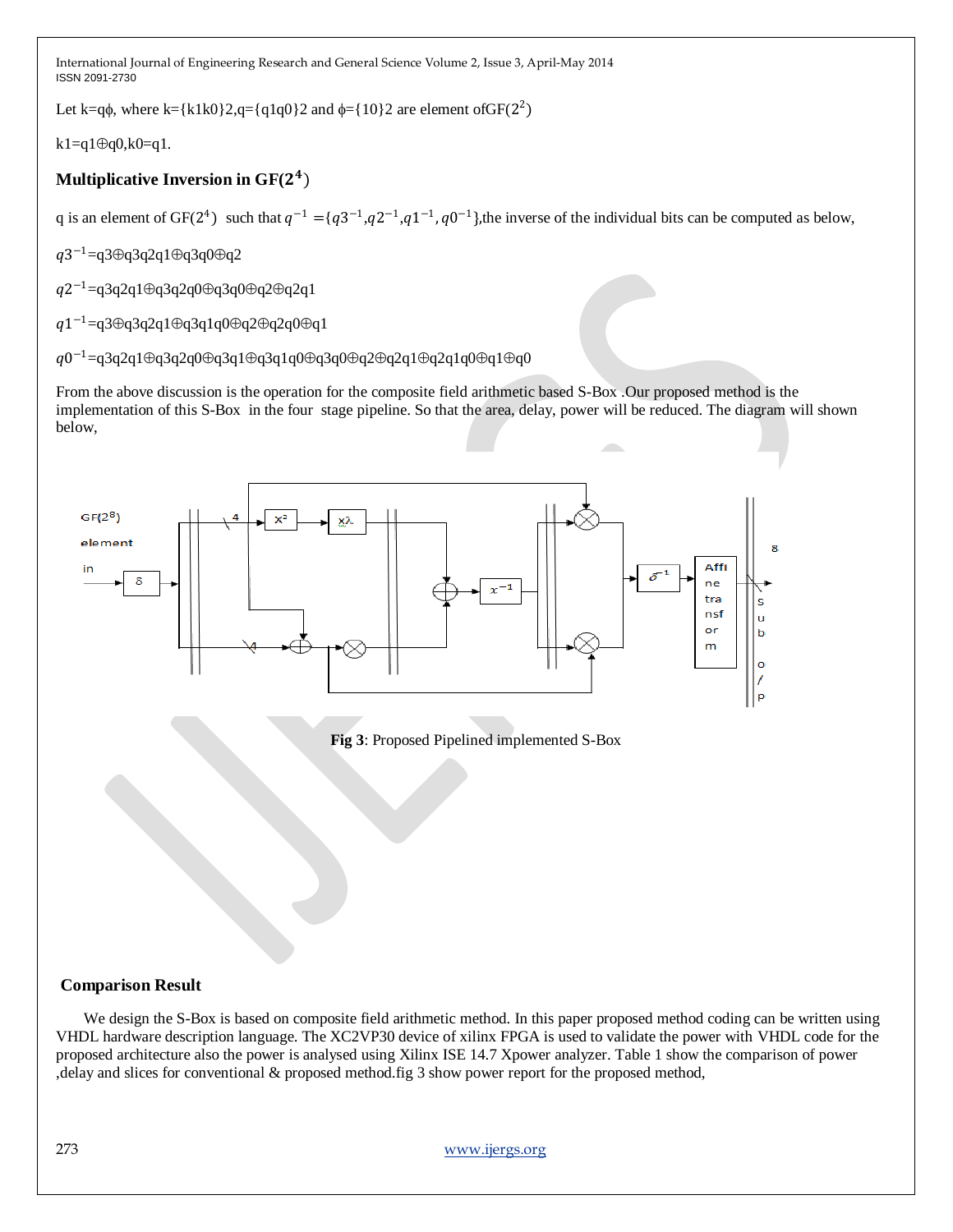| Implementatio                                   | <b>No.of 4</b>  | No of              | Dynamic power(W) | Delay (ns) |
|-------------------------------------------------|-----------------|--------------------|------------------|------------|
| $\mathbf n$                                     | LUT'S           | Occupied<br>slices |                  |            |
| Conventional<br>structure(C.S)                  | 76              | 40                 | 8.278            | 19.866     |
| C.S in 2 stage<br>pipelined                     | 83              | 43                 | 5.072            | 15.76      |
| C.S inv replace<br>equ                          | $\overline{74}$ | 40                 | 8.278            | 18.986     |
| $\overline{C.S}$ inv rep equ<br>in $2$ (pipe)   | $\overline{81}$ | 43                 | 5.076            | 14.412     |
| $\overline{C}$ . S inv rep equ<br>in $4$ (pipe) | $\overline{82}$ | 43                 | 5.064            | 6.275      |
| C.S inv replace<br>mux                          | $\overline{76}$ | $\overline{39}$    | 8.277            | 18.863     |
| C.S inv rep<br>mux in $2$ (pipe)                | 83              | 44                 | 5.16             | 14.627     |
| C.S inv rep<br>mux in 4(pipe)                   | $\overline{88}$ | 49                 | 8.36             | 6.275      |
| Operand based<br>$S-Box(OP)$                    | $\overline{75}$ | $\overline{39}$    | 8.278            | 18.366     |
| OP in $2$ (pipe)                                | 86              | 45                 | 5.012            | 18.608     |
| OP in 4(pipe)                                   | $77 \,$         | 40                 | 5.061            | 6.318      |
| OP inv replace<br>equ                           | 75              | $\overline{39}$    | 8.277            | 18.318     |
| $\overline{OP}$ inv rep equ<br>in $4$ (pipe)    | 79              | 40                 | 5.098            | 6.318      |
| OP inv rep mux                                  | 74              | 39                 | 8.278            | 18.318     |
| OP inv rep mux<br>in $2$ (pipe)                 | $\overline{79}$ | 40                 | 5.066            | 16.869     |
| OP inv rep mux<br>in 4(pipe)                    | $\overline{76}$ | 40                 | 5.78             | 6.318      |
| Proposed<br>architecture                        | 85              | 44                 | 5.053            | 6.275      |

### Table 1:Comparison Result for conventional&Proposed architecture, Simulation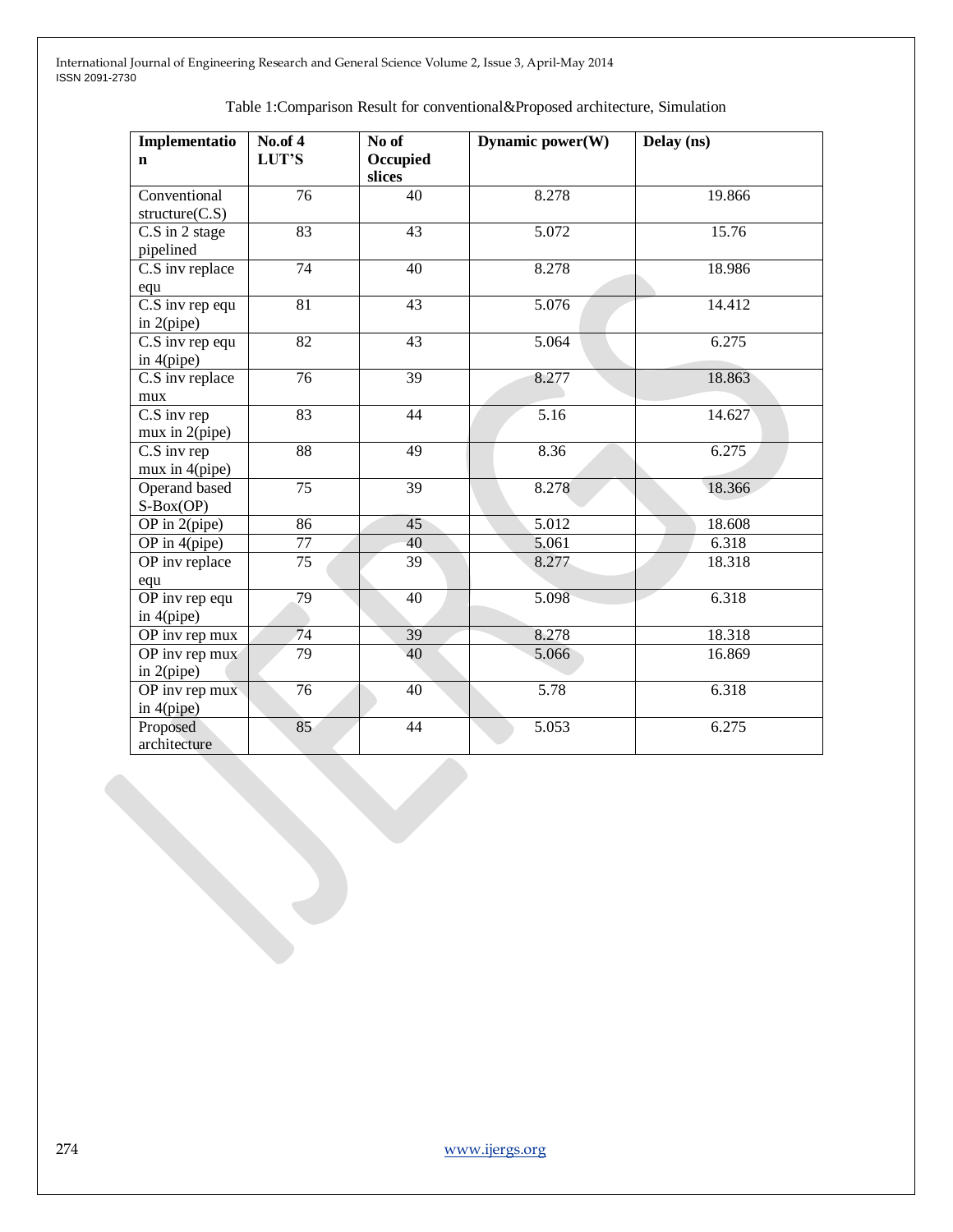|                                                                                                                                                       |                                                                         |                                                      |                                                                 |                                       |                                           |                       |                                       | 04                                                                                                               |                                                         |                                              |                                                        |                                  |                                                                                |                                                                 |    |
|-------------------------------------------------------------------------------------------------------------------------------------------------------|-------------------------------------------------------------------------|------------------------------------------------------|-----------------------------------------------------------------|---------------------------------------|-------------------------------------------|-----------------------|---------------------------------------|------------------------------------------------------------------------------------------------------------------|---------------------------------------------------------|----------------------------------------------|--------------------------------------------------------|----------------------------------|--------------------------------------------------------------------------------|-----------------------------------------------------------------|----|
|                                                                                                                                                       |                                                                         |                                                      |                                                                 |                                       |                                           |                       |                                       |                                                                                                                  |                                                         |                                              |                                                        |                                  |                                                                                |                                                                 |    |
| 12                                                                                                                                                    | f2<br>Ħ                                                                 | ff                                                   | f2                                                              | ff                                    | f2                                        | ff                    | 12                                    | Ħ<br>12                                                                                                          | ff<br>f2                                                | ff                                           | f2                                                     | 任                                | f2                                                                             | 音                                                               | 12 |
|                                                                                                                                                       |                                                                         |                                                      |                                                                 |                                       |                                           |                       |                                       | 70                                                                                                               |                                                         |                                              |                                                        |                                  |                                                                                |                                                                 |    |
|                                                                                                                                                       |                                                                         |                                                      |                                                                 |                                       |                                           |                       |                                       | 9d                                                                                                               |                                                         |                                              |                                                        |                                  |                                                                                |                                                                 |    |
|                                                                                                                                                       |                                                                         |                                                      |                                                                 |                                       |                                           |                       |                                       | ф                                                                                                                |                                                         |                                              |                                                        |                                  |                                                                                |                                                                 |    |
|                                                                                                                                                       |                                                                         |                                                      |                                                                 |                                       |                                           |                       |                                       | 12                                                                                                               |                                                         |                                              |                                                        |                                  |                                                                                |                                                                 |    |
|                                                                                                                                                       |                                                                         |                                                      |                                                                 |                                       |                                           |                       |                                       | 7                                                                                                                |                                                         |                                              |                                                        |                                  |                                                                                |                                                                 |    |
|                                                                                                                                                       |                                                                         |                                                      |                                                                 |                                       |                                           |                       |                                       | 4                                                                                                                |                                                         |                                              |                                                        |                                  |                                                                                |                                                                 |    |
|                                                                                                                                                       |                                                                         |                                                      |                                                                 |                                       |                                           |                       |                                       | c                                                                                                                |                                                         |                                              |                                                        |                                  |                                                                                |                                                                 |    |
|                                                                                                                                                       |                                                                         |                                                      |                                                                 |                                       |                                           |                       |                                       | d                                                                                                                |                                                         |                                              |                                                        |                                  |                                                                                |                                                                 |    |
|                                                                                                                                                       |                                                                         |                                                      |                                                                 |                                       |                                           |                       |                                       | b                                                                                                                |                                                         |                                              |                                                        |                                  |                                                                                |                                                                 |    |
|                                                                                                                                                       |                                                                         |                                                      |                                                                 |                                       |                                           |                       |                                       | e                                                                                                                |                                                         |                                              |                                                        |                                  |                                                                                |                                                                 |    |
|                                                                                                                                                       |                                                                         |                                                      |                                                                 |                                       |                                           |                       |                                       | 3                                                                                                                |                                                         |                                              |                                                        |                                  |                                                                                |                                                                 |    |
|                                                                                                                                                       |                                                                         |                                                      |                                                                 |                                       |                                           |                       |                                       | 2                                                                                                                |                                                         |                                              |                                                        |                                  |                                                                                |                                                                 |    |
|                                                                                                                                                       |                                                                         |                                                      |                                                                 |                                       |                                           |                       |                                       | 9                                                                                                                |                                                         |                                              |                                                        |                                  |                                                                                |                                                                 |    |
|                                                                                                                                                       |                                                                         |                                                      |                                                                 |                                       |                                           |                       |                                       | ď                                                                                                                |                                                         |                                              |                                                        |                                  |                                                                                |                                                                 |    |
|                                                                                                                                                       |                                                                         |                                                      |                                                                 |                                       |                                           |                       |                                       | d                                                                                                                |                                                         |                                              |                                                        |                                  |                                                                                |                                                                 |    |
|                                                                                                                                                       |                                                                         |                                                      |                                                                 |                                       |                                           |                       |                                       | e                                                                                                                |                                                         |                                              |                                                        |                                  |                                                                                |                                                                 |    |
|                                                                                                                                                       |                                                                         |                                                      |                                                                 |                                       |                                           |                       |                                       | 7                                                                                                                |                                                         |                                              |                                                        |                                  |                                                                                |                                                                 |    |
|                                                                                                                                                       |                                                                         |                                                      |                                                                 |                                       |                                           |                       |                                       | c                                                                                                                |                                                         |                                              |                                                        |                                  |                                                                                |                                                                 |    |
|                                                                                                                                                       |                                                                         |                                                      |                                                                 |                                       |                                           |                       |                                       | $\overline{2}$                                                                                                   |                                                         |                                              |                                                        |                                  |                                                                                |                                                                 |    |
|                                                                                                                                                       |                                                                         |                                                      |                                                                 |                                       |                                           |                       |                                       | 2                                                                                                                |                                                         |                                              |                                                        |                                  |                                                                                |                                                                 |    |
|                                                                                                                                                       |                                                                         |                                                      |                                                                 |                                       |                                           |                       |                                       | Fig 4: Simulation Result for Proposed structure                                                                  |                                                         |                                              |                                                        |                                  |                                                                                |                                                                 |    |
|                                                                                                                                                       |                                                                         |                                                      |                                                                 |                                       |                                           |                       |                                       |                                                                                                                  |                                                         |                                              |                                                        |                                  |                                                                                |                                                                 |    |
|                                                                                                                                                       | B                                                                       | C <sub>0</sub>                                       |                                                                 | Ε                                     | F                                         |                       | G                                     | H                                                                                                                | 1.1                                                     | K                                            | Ŀ                                                      | M                                |                                                                                | N                                                               |    |
| A<br>Jewice<br>E(1, y)<br>a.<br>ackage<br>Grade<br>d Grade<br>vacement<br>rbent Temp (C) 25.0<br>e custom TJA7<br>TJA C/WINA<br>清月<br>haracterization | Spartan3e<br>uc3s250e<br>pg208<br>Commercial<br>Typical<br>5<br>No<br>O | $\blacksquare$<br>۰<br>×<br>$\overline{\phantom{a}}$ | On-Chip<br>Clocks<br>logic<br>Signals<br>O.<br>Leakage<br>Total | Power (W)<br><b>Themal Properties</b> | 0.048<br>0.010<br>0.012<br>4.983<br>0.079 | Used<br>(C/W)<br>37.0 | Available<br>n<br>85<br>92<br>17<br>G | Utization (%)<br>4896<br>田<br>۰<br>158<br>$\overline{11}$<br>Effective TJA Max Ambient Junction Temp<br>Đ<br>0.0 | Source<br>$\overline{2}$<br>Vocint.<br>Vccaat<br>loos25 | Supply Summary<br>Votage<br>Supply Power (W) | Total<br>Current (A)<br>1.200<br>2500<br>2500<br>Total | 0.156<br>0.114<br>1.864<br>5.132 | Dynamic<br>Current (A)<br>0.119<br>0.102<br>1.862<br><b>Dynamic</b><br>5 0 5 3 | Quiescent<br>Current (A)<br>0012<br>0.002<br>Quiescent<br>0.079 |    |

**Fig 5:**Power report for the proposed architecture

#### **Conclusion**

 The main aim of this paper is to design and implementation of the composite field arithmetic method based S-Box. Proposed method is based on combinational logic , thus it's Power & delay is very low. The proposed approach is based on pipelining technique. In this paper we have to use four stage pipelining in S-Box design. The proposed S-Box design is only based on XOR, AND, NOT, OR logic gates. The pipelined based S-Box has low power & high speed than the conventional structure.